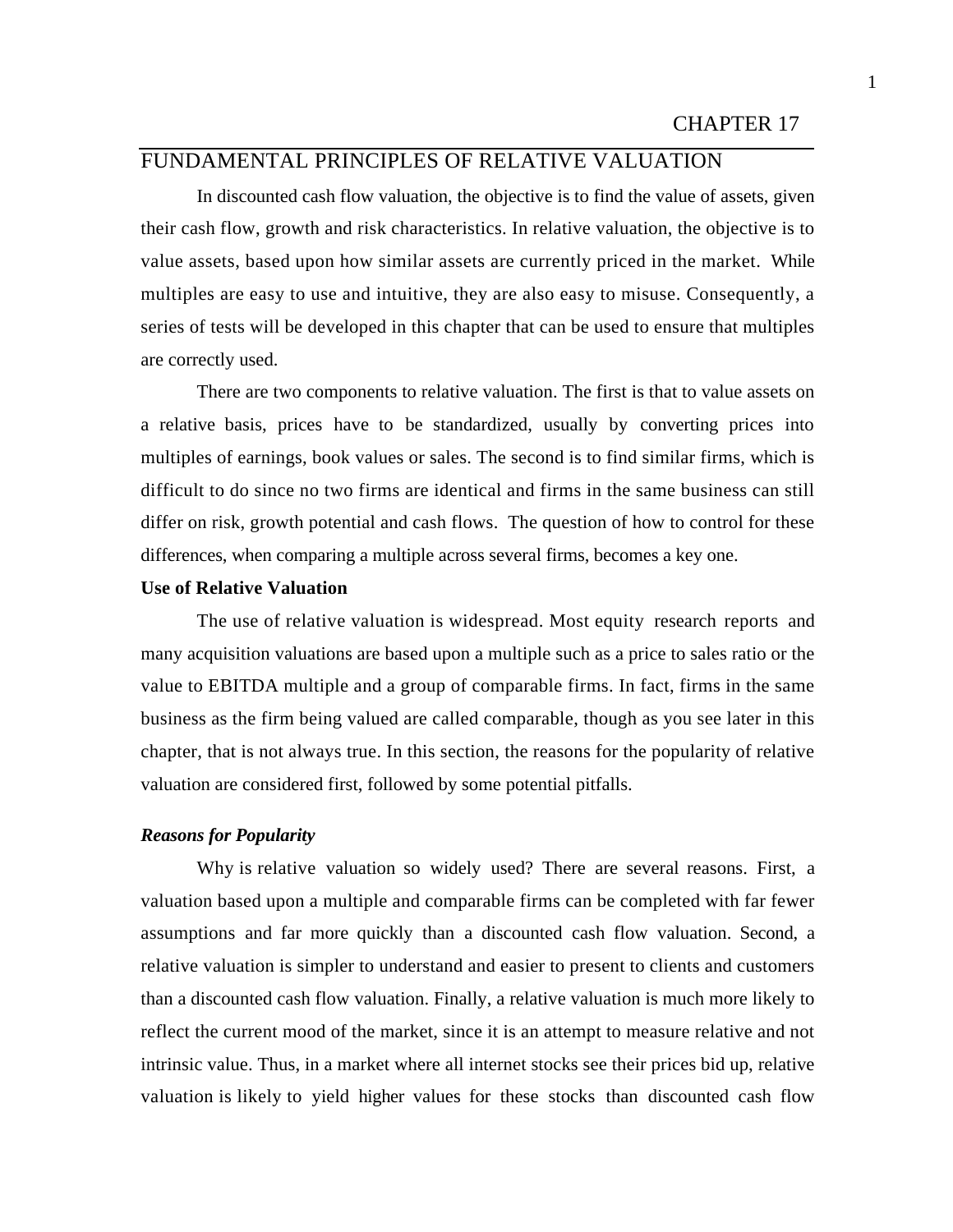valuations. In fact, relative valuations will generally yield values that are closer to the market price than discounted cash flow valuations. This is particularly important for those whose job it is to make judgments on relative value and who are themselves judged on a relative basis. Consider, for instance, managers of technology mutual funds. These managers will be judged based upon how their funds do relative to other technology funds. Consequently, they will be rewarded if they pick technology stocks that are under valued relative to other technology stocks, even if the entire sector is over valued.

## *Potential Pitfalls*

The strengths of relative valuation are also its weaknesses. First, the ease with which a relative valuation can be put together, pulling together a multiple and a group of comparable firms, can also result in inconsistent estimates of value where key variables such as risk, growth or cash flow potential are ignored. Second, the fact that multiples reflect the market mood also implies that using relative valuation to estimate the value of an asset can result in values that are too high, when the market is over valuing comparable firms, or too low, when it is under valuing these firms. Third, while there is scope for bias in any type of valuation, the lack of transparency regarding the underlying assumptions in relative valuations make them particularly vulnerable to manipulation. A biased analyst who is allowed to choose the multiple on which the valuation is based and to choose the comparable firms can essentially ensure that almost any value can be justified.

#### **Standardized Values and Multiples**

The price of a stock is a function both of the value of the equity in a company and the number of shares outstanding in the firm. Thus, a stock split that doubles the number of units will approximately halve the stock price. Since stock prices are determined by the number of units of equity in a firm, stock prices cannot be compared across different firms. To compare the values of "similar" firms in the market, you need to standardize the values in some way. Values can be standardized relative to the earnings firms generate, to the book value or replacement value of the firms themselves, to the revenues that firms generate or to measures that are specific to firms in a sector.

## *1. Earnings Multiples*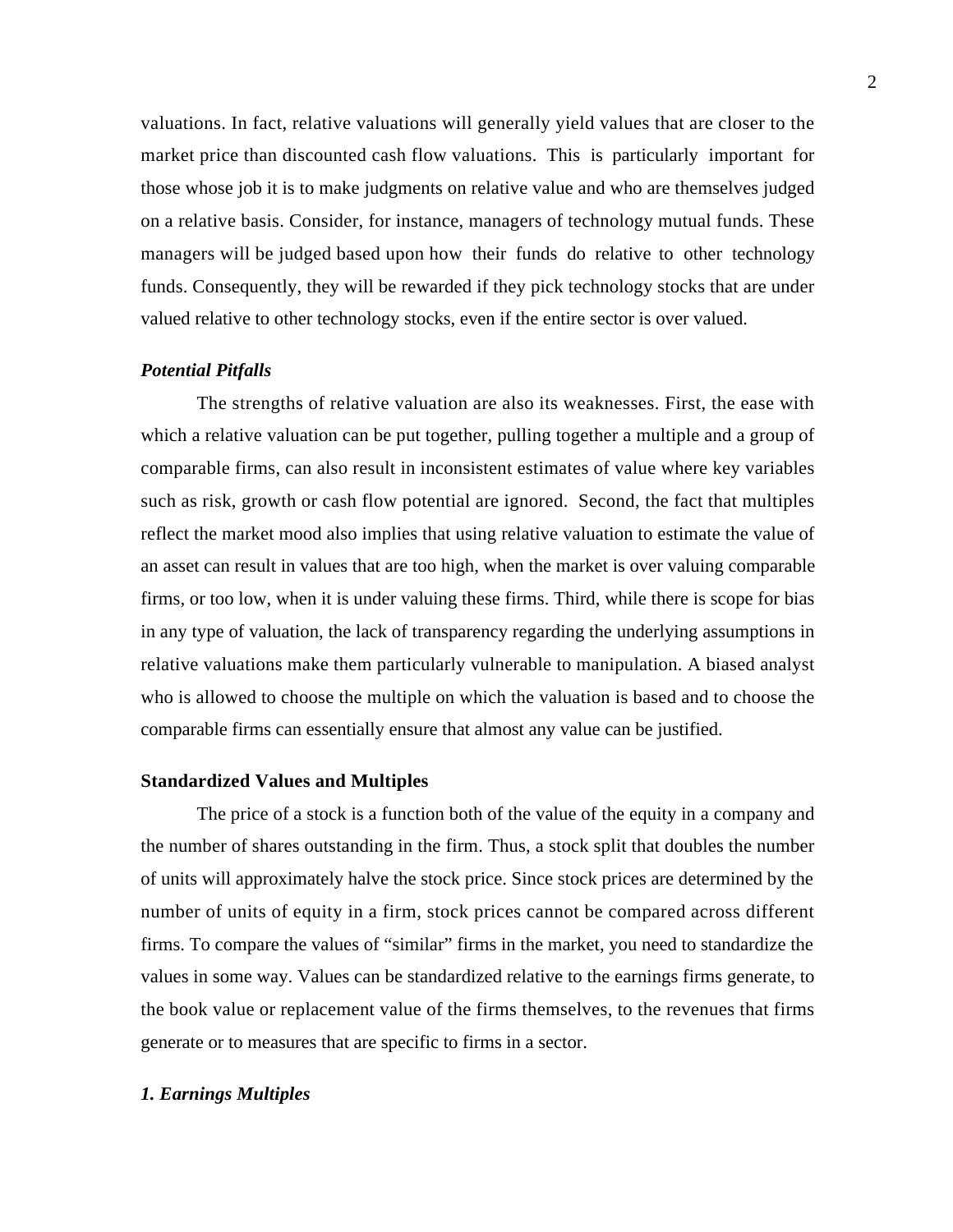One of the more intuitive ways to think of the value of any asset is the multiple of the earnings that asset generates. When buying a stock, it is common to look at the price paid as a multiple of the earnings per share generated by the company. This price/earnings ratio can be estimated using current earnings per share, yielding a current PE, earnings over the last 4 quarters, resulting in a trailing PE, or an expected earnings per share in the next year, providing a forward PE.

When buying a business, as opposed to just the equity in the business, it is common to examine the value of the firm as a multiple of the operating income or the earnings before interest, taxes, depreciation and amortization (EBITDA). While, as a buyer of the equity or the firm, a lower multiple is better than a higher one. These multiples will be affected by the growth potential and risk of the business being acquired.

#### *2. Book Value or Replacement Value Multiples*

While markets provide one estimate of the value of a business, accountants often provide a very different estimate of the same business. The accounting estimate of book value is determined by accounting rules and is heavily influenced by the original price paid for assets and any accounting adjustments (such as depreciation) made since. Investors often look at the relationship between the price they pay for a stock and the book value of equity (or net worth) as a measure of how over- or undervalued a stock is; the price/book value ratio that emerges can vary widely across industries, depending again upon the growth potential and the quality of the investments in each. When valuing businesses, you estimate this ratio using the value of the firm and the book value of all assets (rather than just the equity). For those who believe that book value is not a good measure of the true value of the assets, an alternative is to use the replacement cost of the assets; the ratio of the value of the firm to replacement cost is called Tobin's Q.

## *3. Revenue Multiples*

Both earnings and book value are accounting measures and are determined by accounting rules and principles. An alternative approach, which is far less affected by accounting choices, is to use the ratio of the value of an asset to the revenues it generates. For equity investors, this ratio is the price/sales ratio (PS), where the market value per share is divided by the revenues generated per share. For firm value, this ratio can be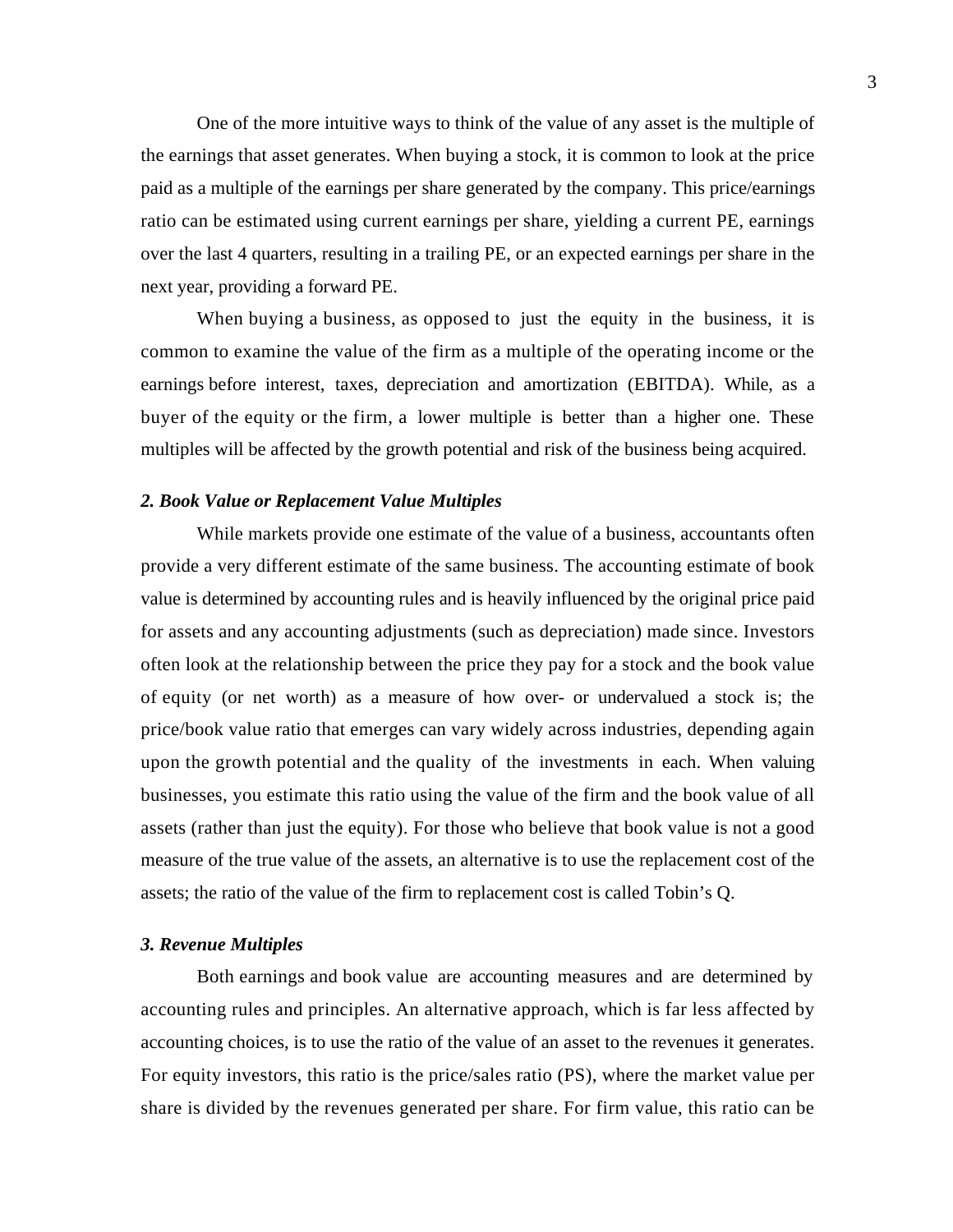modified as the value/sales ratio (VS), where the numerator becomes the total value of the firm. This ratio, again, varies widely across sectors, largely as a function of the profit margins in each. The advantage of using revenue multiples, however, is that it becomes far easier to compare firms in different markets, with different accounting systems at work, than it is to compare earnings or book value multiples.

## *4. Sector-Specific Multiples*

While earnings, book value and revenue multiples are multiples that can be computed for firms in any sector and across the entire market, there are some multiples that are specific to a sector. For instance, when Internet firms first appeared on the market in the later 1990s, they had negative earnings and negligible revenues and book value. Analysts looking for a multiple to value these firms divided the market value of each of these firms by the number of hits generated by that firm's web site. Firms with a low market value per customer hit were viewed as more under valued. More recently, etailers have been judged by the market value of equity per customer in the firm, regardless of the longevity and the profitably of the customers.

While there are conditions under which sector-specific multiples can be justified, they are dangerous for two reasons. First, since they cannot be computed for other sectors or for the entire market, sector-specific multiples can result in persistent over or under valuations of sectors relative to the rest of the market. Thus, investors who would never consider paying 80 times revenues for a firm might not have the same qualms about paying \$2000 for every page hit (on the web site), largely because they have no sense of what high, low or average is on this measure. Second, it is far more difficult to relate sector specific multiples to fundamentals, which is an essential ingredient to using multiples well. For instance, does a visitor to a company's web site translate into higher revenues and profits? The answer will not only vary from company to company, but will also be difficult to estimate looking forward.

## **The Four Basic Steps to Using Multiples**

Multiples are easy to use and easy to misuse. There are four basic steps to using multiples wisely and for detecting misuse in the hands of others. The first step is to ensure that the multiple is defined consistently and that it is measured uniformly across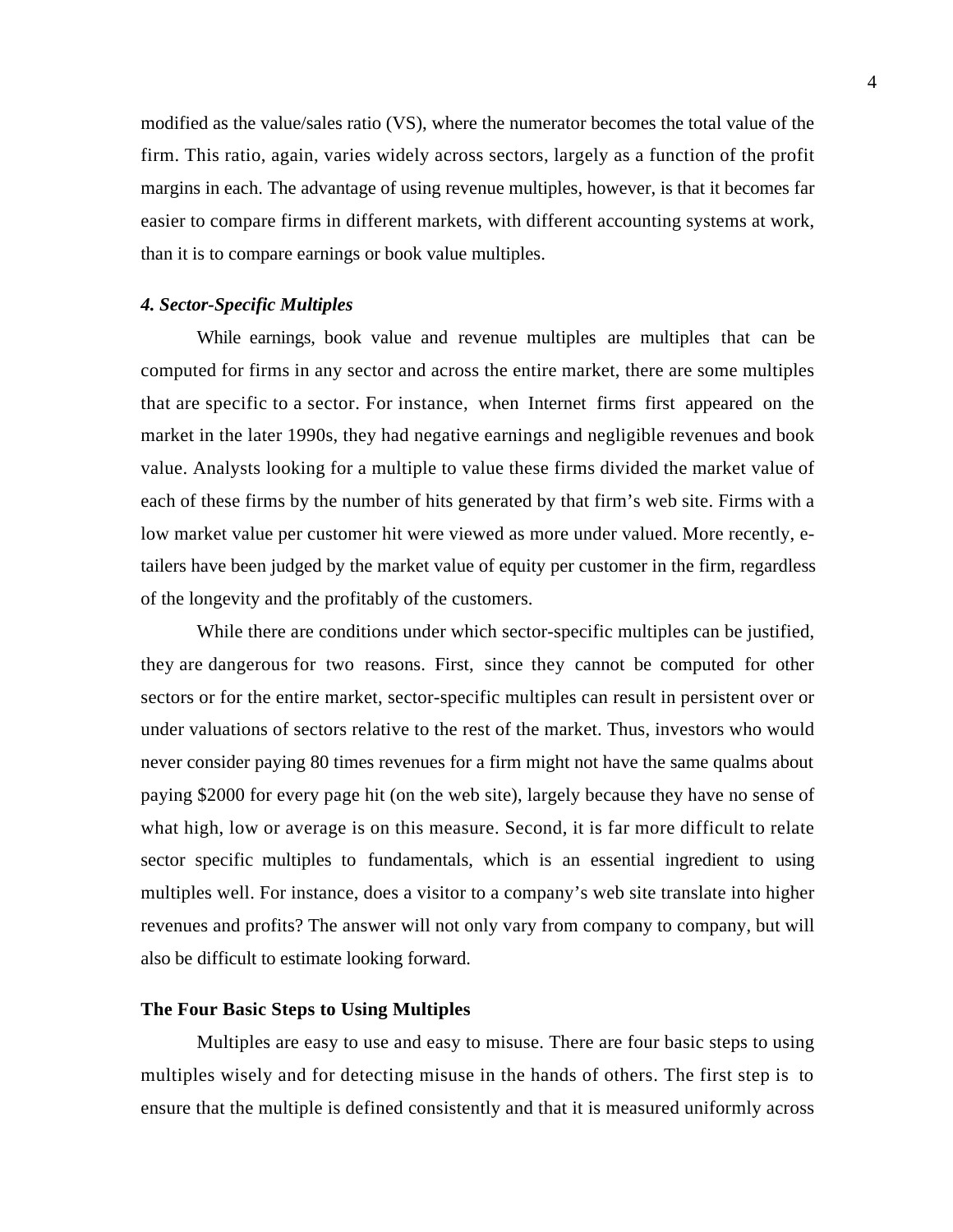the firms being compared. The second step is to be aware of the cross sectional distribution of the multiple, not only across firms in the sector being analyzed but also across the entire market. The third step is to analyze the multiple and understand not only what fundamentals determine the multiple but also how changes in these fundamentals translate into changes in the multiple. The final step is finding the right firms to use for comparison and controlling for differences that may persist across these firms.

## *A. Definitional Tests*

Even the simplest multiples can be defined differently by different analysts. Consider, for instance, the price earnings ratio (PE). Most analysts define it to be the market price divided by the earnings per share but that is where the consensus ends. There are a number of variants on the PE ratio. While the current price is conventionally used in the numerator, there are some analysts who use the average price over the last six months or a year. The earnings per share in the denominator can be the earnings per share from the most recent financial year (yielding the current PE), the last four quarters of earnings (yielding the trailing PE) and expected earnings per share in the next financial year (resulting in a forward PE). In addition, earnings per share can be computed based upon primary shares outstanding or fully diluted shares and can include or exclude extraordinary items. Figure 17.1 provides some of the PE ratios for Cisco in 1999 using variants of these measures.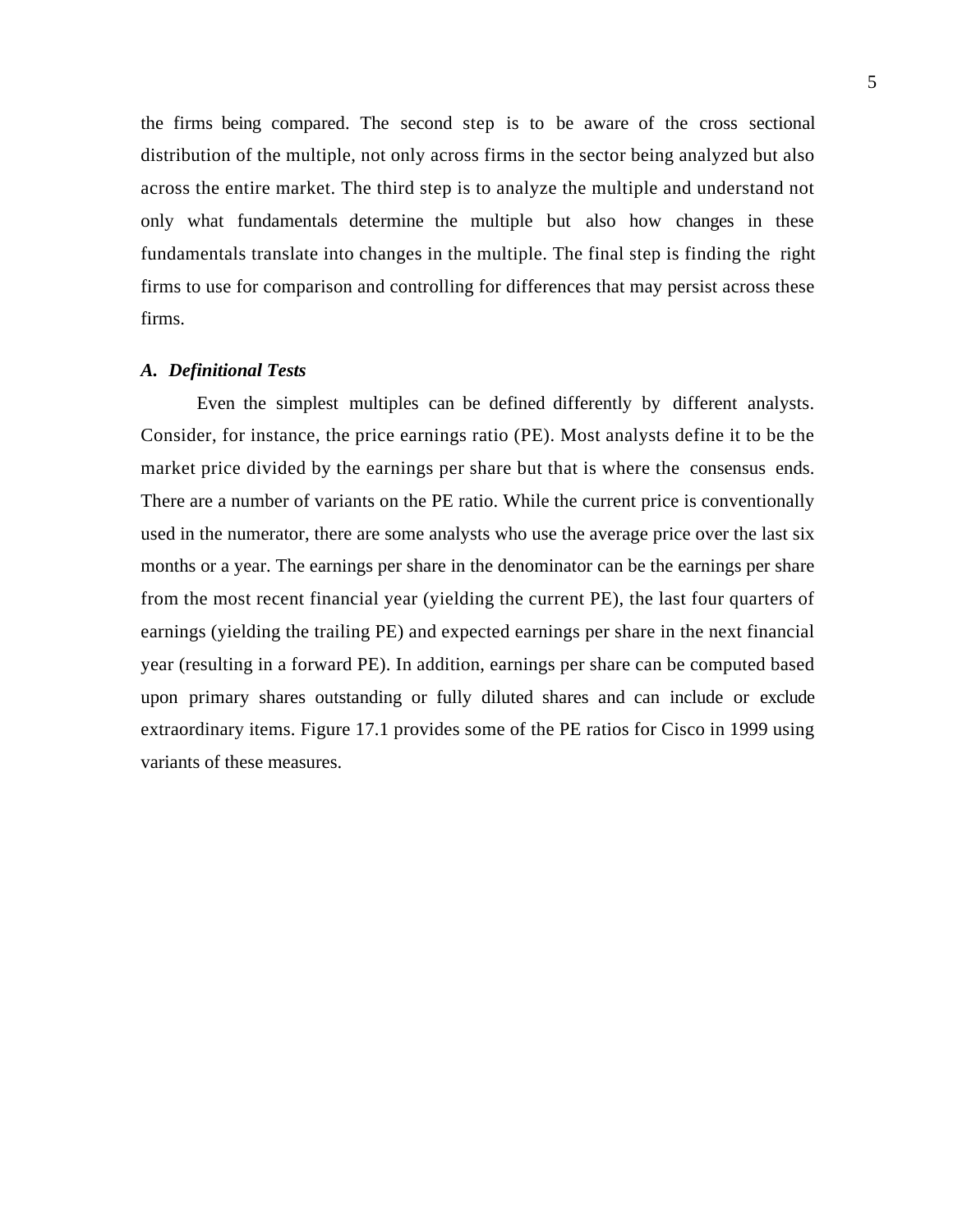*Figure 17.1: Estimate of Cisco's PE Ratio*



Not only can these variants on earnings yield vastly different values for the price earnings ratio, but the one that gets used by analysts depends upon their biases. For instance, in periods of rising earnings, the forward PE yields consistently lower values than the trailing PE, which, in turn, is lower than the current PE. A bullish analyst will tend to use the forward PE to make the case that the stock is trading at a low multiple of earnings, while a bearish analyst will focus on the current PE to make the case that the multiple is too high. The first step when discussing a valuation based upon a multiple is to ensure that everyone in the discussion is using the same definition for that multiple.

## *Consistency*

Every multiple has a numerator and a denominator. The numerator can be either an equity value (such as market price or value of equity) or a firm value (such as enterprise value, which is the sum of the values of debt and equity, net of cash). The denominator can be an equity measure (such as earnings, net income or book value of equity) or a firm measure (such as operating income, EBITDA or book value of capital).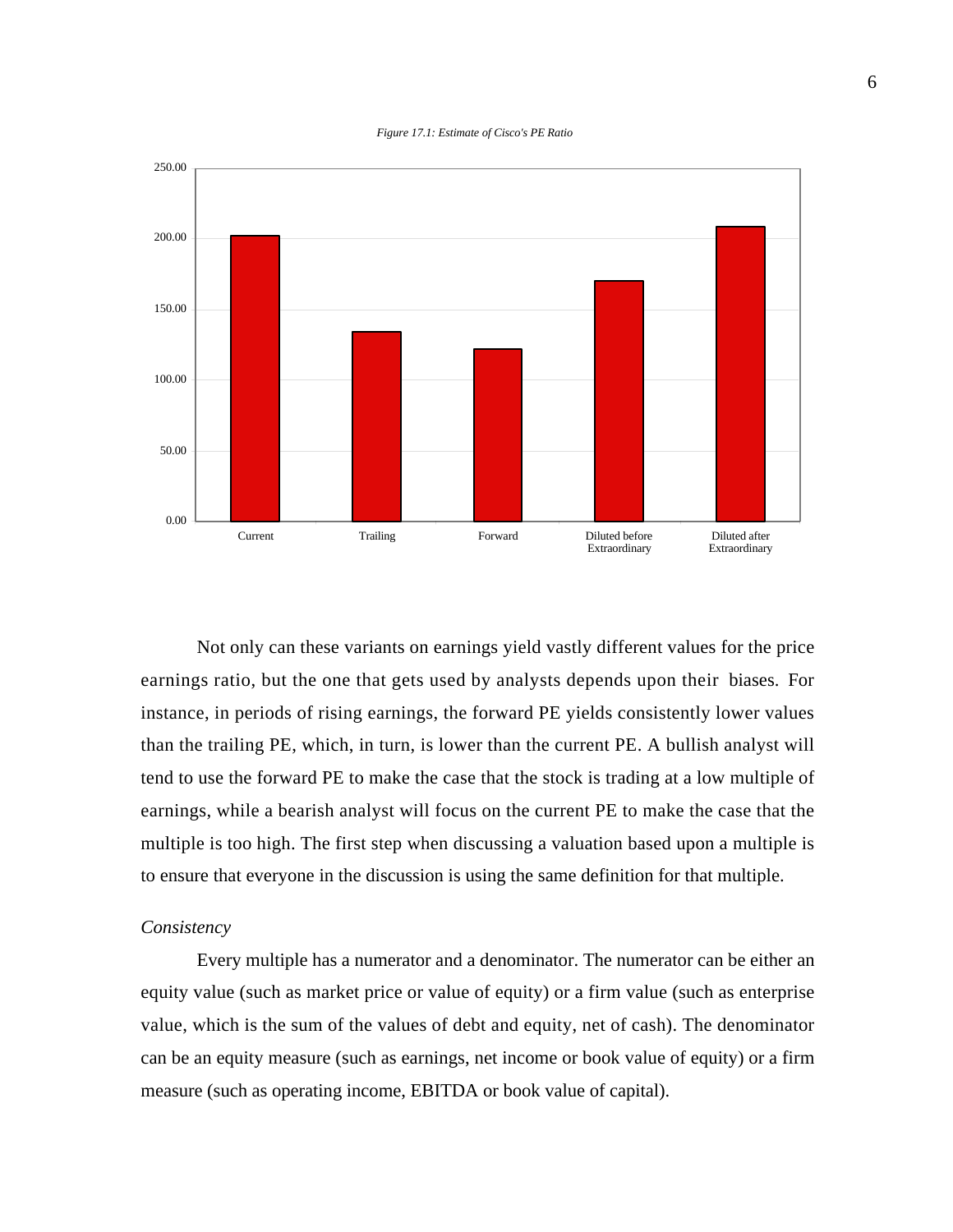One of the key tests to run on a multiple is to examine whether the numerator and denominator are defined consistently. *If the numerator for a multiple is an equity value, then the denominator should be an equity value as well. If the numerator is a firm value, then the denominator should be a firm value as well*. To illustrate, the price earnings ratio is a consistently defined multiple, since the numerator is the price per share (which is an equity value) and the denominator is earnings per share (which is also an equity value). So is the Enterprise value to EBITDA multiple, since the numerator and denominator are both firm value measures.

Are there any multiples in use that are inconsistently defined? Consider the price to EBITDA multiple, a multiple that has acquired adherents in the last few years among analysts. The numerator in this multiple is an equity value and the denominator is a measure of earnings to the firm. The analysts who use this multiple will probably argue that the inconsistency does not matter since the multiple is computed the same way for all of the comparable firms; but they would be wrong. If some firms on the list have no debt and others carry significant amounts of debt, the latter will look cheap on a price to EBITDA basis, when in fact they might be over or correctly priced.

#### *Uniformity*

In relative valuation, the multiple is computed for all of the firms in a group and then compared across these firms to make judgments on which firms are over priced and which are under priced. For this comparison to have any merit, the multiple has to be defined uniformly across all of the firms in the group. Thus, if the trailing PE is used for one firm, it has to be used for all of the others as well. In fact, one of the problems with using the current PE to compare firms in a group is that different firms can have different fiscal-year ends. This can lead to some firms having their prices divided by earnings from July 1999 to June 2000, with other firms having their prices divided by earnings from January 1999 to December 1999. While the differences can be minor in mature sectors, where earnings do not make quantum jumps over six months, they can be large in highgrowth sectors.

With both earnings and book value measures, there is another component to be concerned about and that is the accounting standards used to estimate earnings and book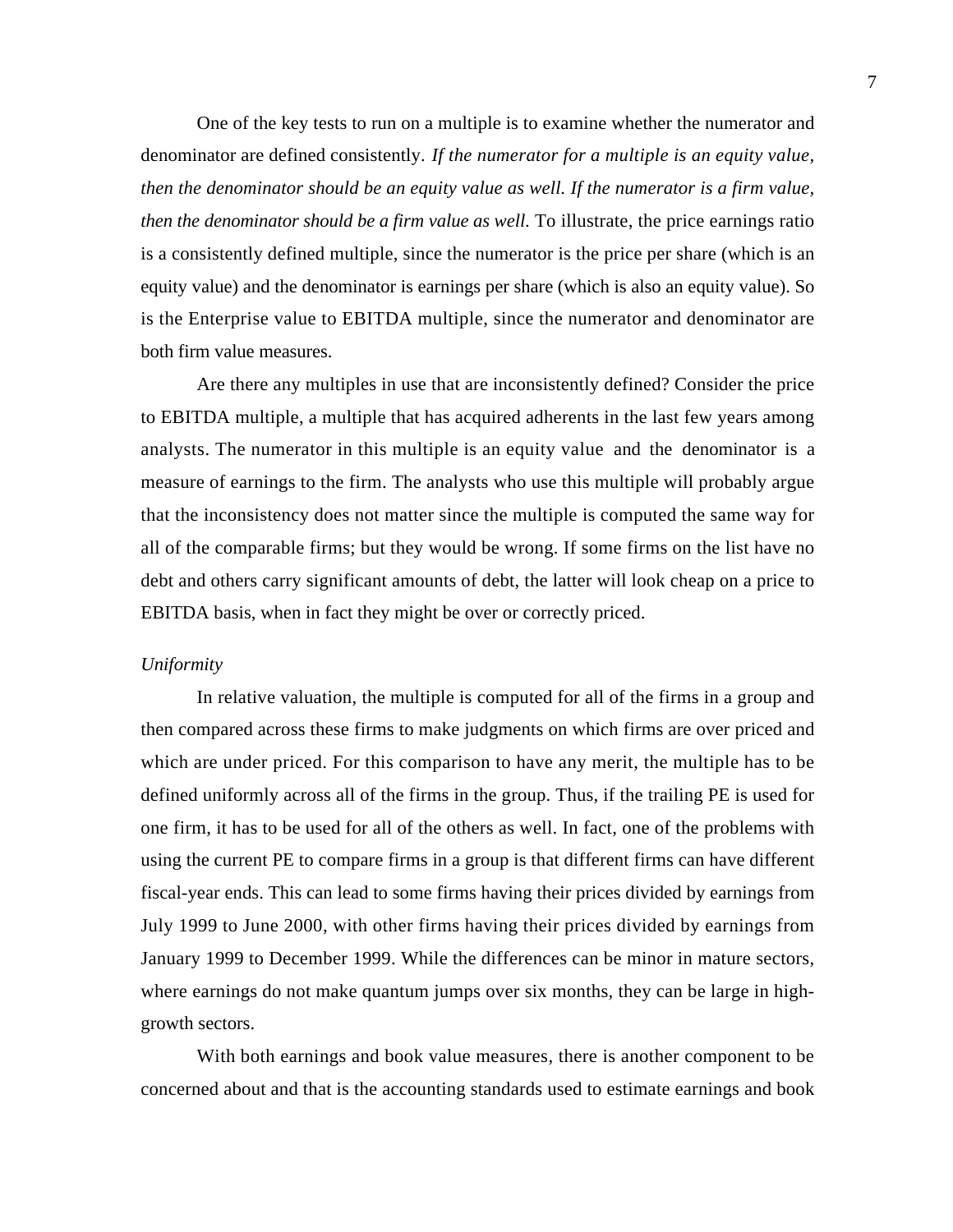values. Differences in accounting standards can result in very different earnings and book value numbers for similar firms. This makes comparisons of multiples across firms in different markets, with different accounting standards, very difficult. Even within the United States, the fact that some firms use different accounting rules (on depreciation and expensing) for reporting purposes and tax purposes and others do not can throw off comparisons of earnings multiples1.

## *B. Descriptional Tests*

When using a multiple, it is always useful to have a sense of what a high value, a low value or a typical value for that multiple is in the market. In other words, knowing the distributional characteristics of a multiple is a key part of using that multiple to identify under or over valued firms. In addition, you need to understand the effects of outliers on averages and unearth any biases in these estimates, introduced in the process of estimating multiples.

## *Distributional Characteristics*

l

Many analysts who use multiples have a sector focus and have a good sense of how different firms in their sector rank on specific multiples. What is often lacking, however, is a sense of how the multiple is distributed across the entire market. Why, you might ask, should a software analyst care about price earnings ratios of utility stocks? Because both software and utility stocks are competing for the same investment dollar, they have to, in a sense, play by the same rules. Furthermore, an awareness of how multiples vary across sectors can be very useful in detecting when the sector you are analyzing is over or under valued.

What are the distributional characteristics that matter? The standard statistics – the average and standard deviation – are where you should start, but they represent the beginning of the exploration. The fact that multiples such as the price earnings ratio can never be less than zero and are unconstrained in terms of a maximum results in distributions for these multiples that are skewed towards the positive values.

<sup>&</sup>lt;sup>1</sup> Firms that adopt different rules for reporting and tax purposes generally report higher earnings to their stockholders than they do to the tax authorities. When they are compared on a price earnings basis to firms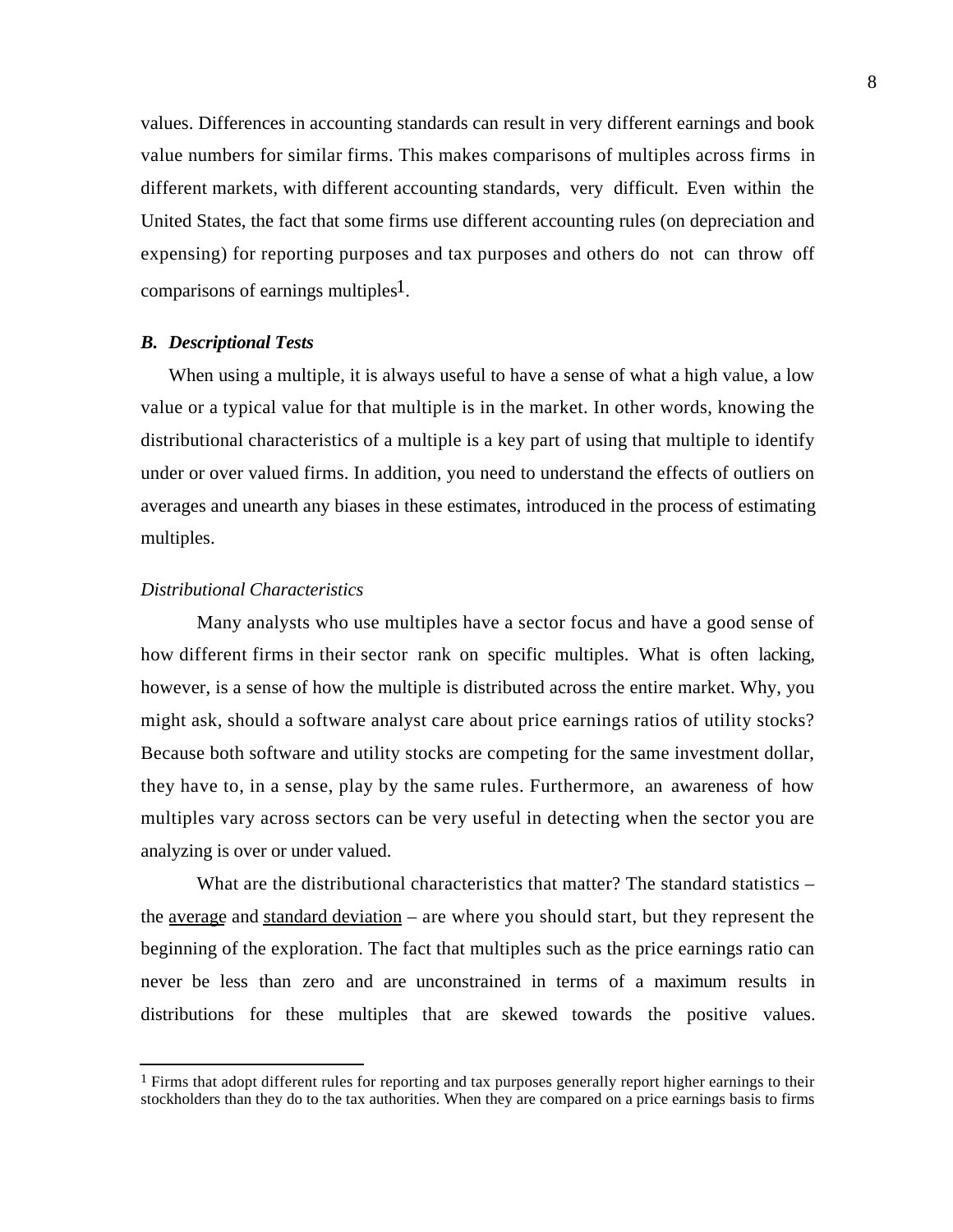Consequently, the average values for these multiples will be higher than median values<sup>2</sup>, and the latter are much more representative of the typical firm in the group. While the maximum and minimum values are usually of limited use, the percentile values  $(10<sup>th</sup>$ percentile,  $25<sup>th</sup>$  percentile,  $75<sup>th</sup>$  percentile,  $90<sup>th</sup>$  percentile, etc.) can be useful in judging what a high or low value for the multiple in the group is.

## *Outliers and Averages*

As noted earlier, multiples are unconstrained on the upper end and firms can have price earnings ratios of 500 or 2000 or even 10000. This can occur not only because of high stock prices but also because earnings at firms can sometime drop to a few cents. These outliers will result in averages that are not representative of the sample. In most cases, services that compute and report average values for multiples either throw out these outliers when computing the averages or constrain the multiples to be less than or equal to a fixed number. For instance, any firm that has a price earnings ratio greater than 500 may be given a price earnings ratio of 500.

When using averages obtained from a service, it is important that you know how the service dealt with outliers in computing the averages. In fact, the sensitivity of the estimated average to outliers is another reason for looking at the median values for multiples.

## *Biases in Estimating Multiples*

l

With every multiple, there are firms for which the multiple cannot be computed. Consider again the price-earnings ratio. When the earnings per share are negative, the price earnings ratio for a firm is not meaningful and is usually not reported. When looking at the average price earnings ratio across a group of firms, the firms with negative earnings will all drop out of the sample because the price earnings ratio cannot be computed. Why should this matter when the sample is large? The fact that the firms that are taken out of the sample are the firms losing money creates a bias in the selection process. In fact, the

that do not maintain different reporting and tax books, they will look cheaper (lower PE).

<sup>2</sup> With the median, half of all firms in the group fall below this value and half lie above.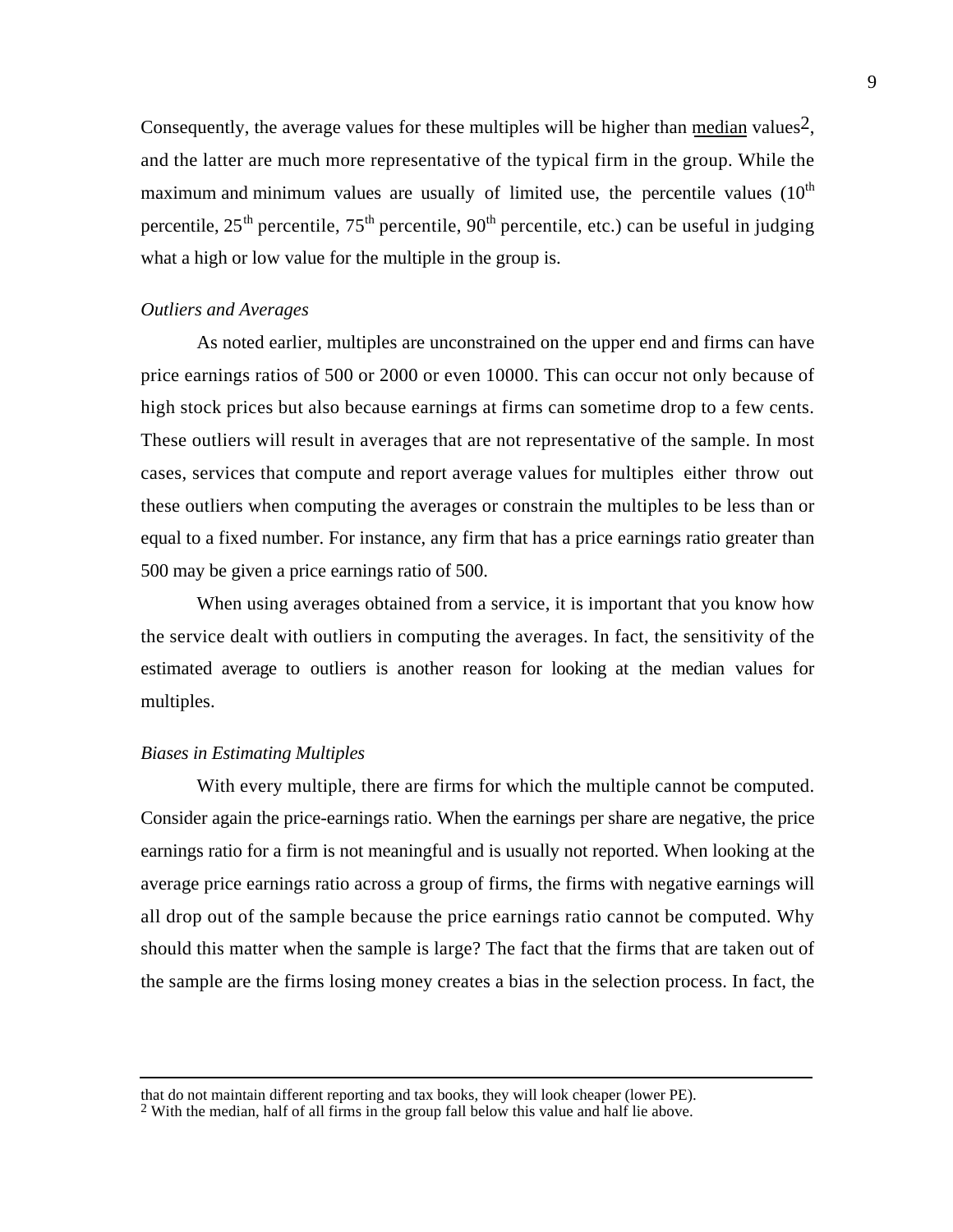average PE ratio for the group will be biased upwards because of the elimination of these firms.

There are three solutions to this problem. The first is to be aware of the bias and build it into the analysis. In practical terms, this will mean adjusting the average PE down to reflect the elimination of the money-losing firms. The second is to aggregate the market value of equity and net income (or loss) for all of the firms in the group, including the money-losing ones, and compute the price earnings ratio using the aggregated values. Figure 17.2 summarizes the average PE ratio, the median PE ratio and the PE ratio based upon aggregated earnings for specialty retailers.





Note that the median PE ratio is much lower than the average than the PE ratio. Furthermore, the PE ratio based upon the aggregate values of market value of equity and net income is lower than the average across firms where PE ratios could be computed. The third choice is to use a multiple that can be computed for all of the firms in the group. The inverse of the price earning ratio, which is called the earnings yield, can be computed for all firms, including those losing money.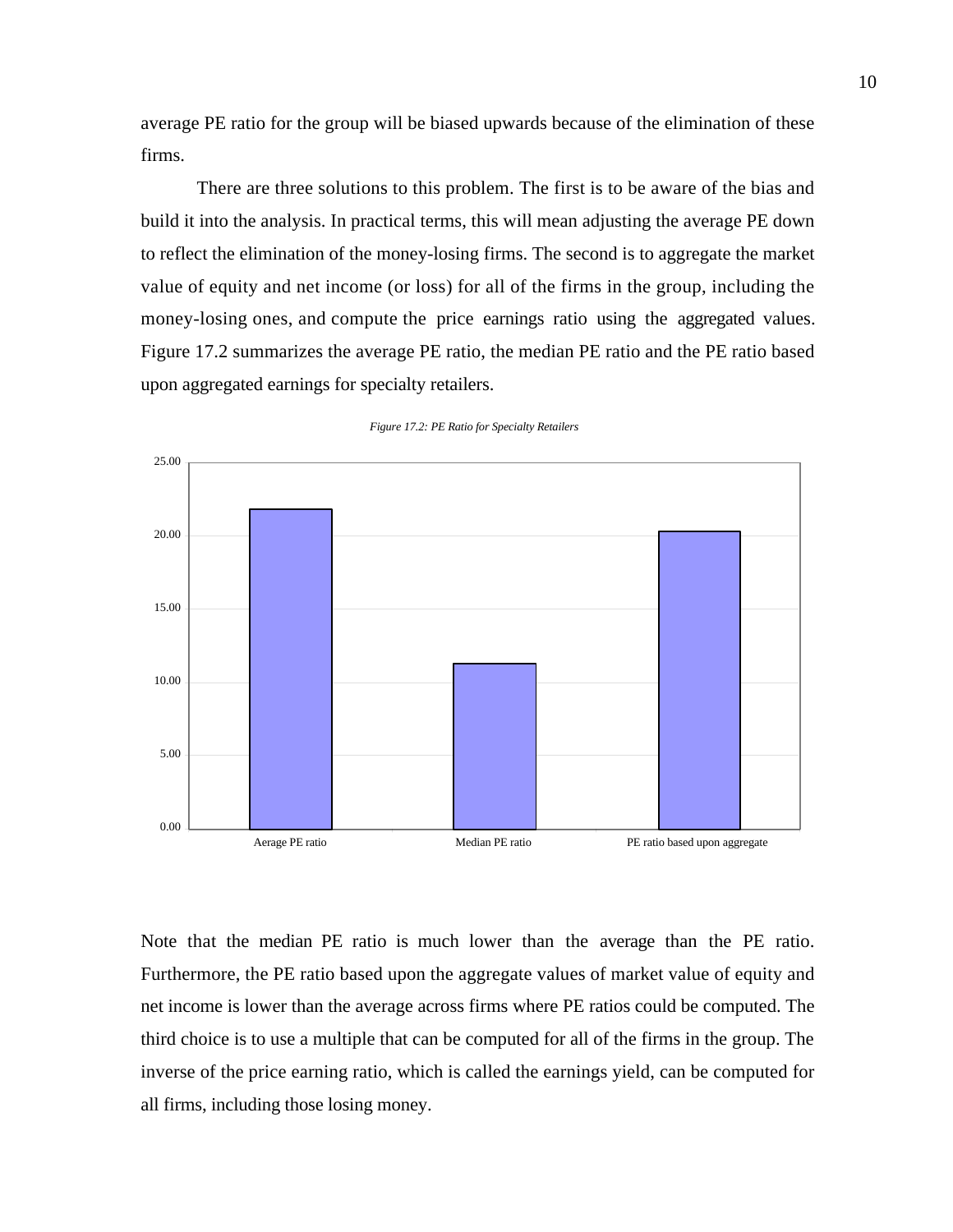## *C. Analytical Tests*

In discussing why analysts were so fond of using multiples, it was argued that relative valuations require fewer assumptions than discounted cash flow valuations. While this is technically true, it is only so on the surface. In reality, you make just as many assumptions when you do a relative valuation as you make in a discounted cash flow valuation. The difference is that the assumptions in a relative valuation are implicit and unstated, whereas those in discounted cash flow valuation are explicit and stated. The two primary questions that you need to answer before using a multiple are: What are the fundamentals that determine at what multiple a firm should trade? How do changes in the fundamentals affect the multiple?

#### *Determinants*

In the introduction to discounted cash flow valuation, you observed that the value of a firm is a function of three variables – it capacity to generate cash flows, its expected growth in these cash flows and the uncertainty associated with these cash flows. Every multiple, whether it is of earnings, revenues or book value, is a function of the same three variables – risk, growth and cash flow generating potential. Intuitively, then, firms with higher growth rates, less risk and greater cash flow generating potential should trade at higher multiples than firms with lower growth, higher risk and less cash flow potential.

The specific measures of growth, risk and cash flow generating potential that are used will vary from multiple to multiple. To look under the hood, so to speak, of equity and firm value multiples, you can go back to fairly simple discounted cash flow models for equity and firm value and use them to derive the multiples.

In the simplest discounted cash flow model for equity, which is a stable growth dividend discount model, the value of equity is:

Value of Equity = 
$$
P_0 = \frac{DPS_1}{k_e - g_n}
$$

where  $DPS_1$  is the expected dividend in the next year,  $k_e$  is the cost of equity and  $g_n$  is the expected stable growth rate. Dividing both sides by the earnings, you obtain the discounted cash flow equation specifying the PE ratio for a stable growth firm.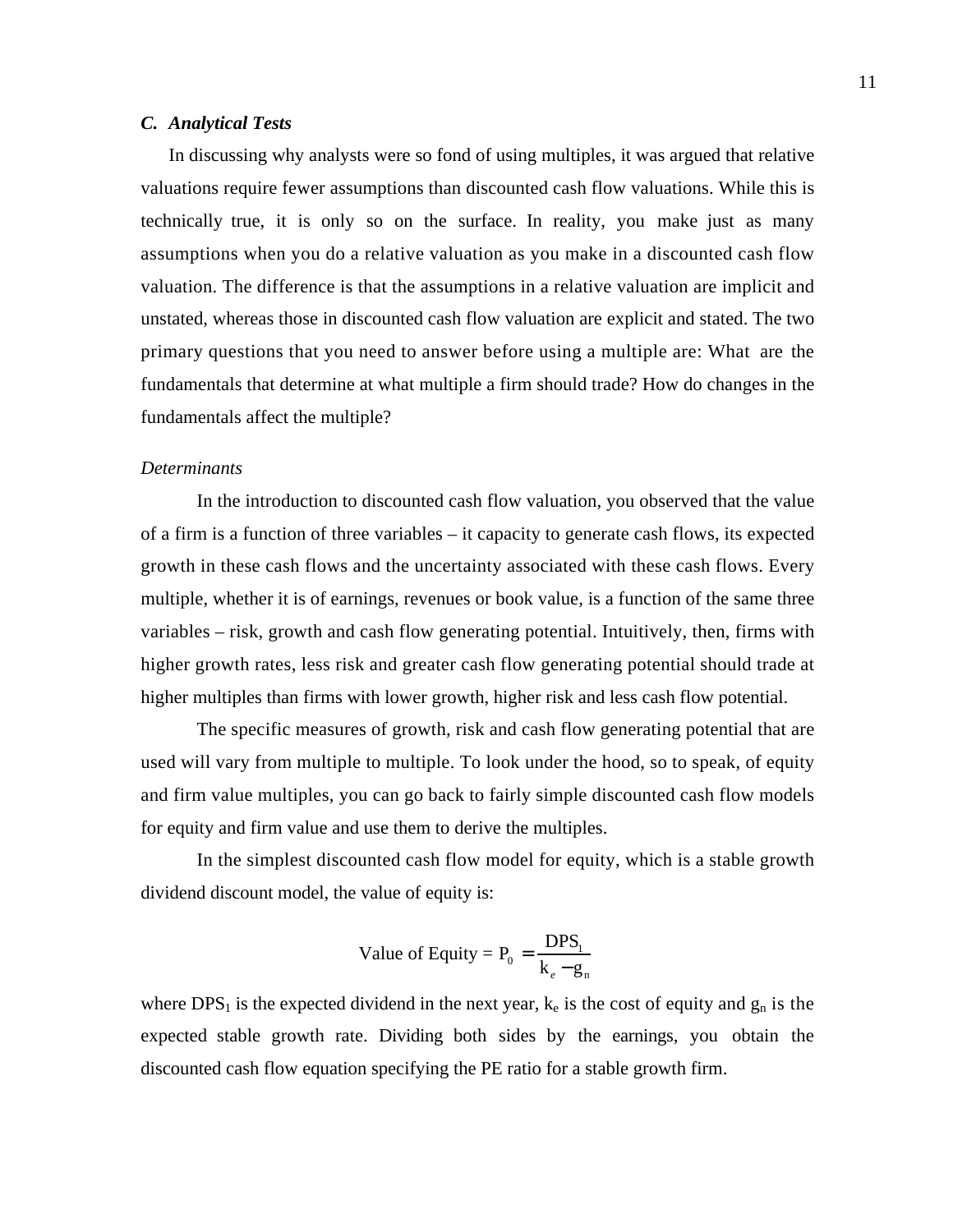$$
\frac{P_0}{EPS_0} = PE = \frac{Payout Ratio*(1 + g_n)}{k_e - g_n}
$$

Dividing both sides by the book value of equity, you can estimate the price/book value ratio for a stable growth firm.

$$
\frac{P_0}{BV_0} = PBV = \frac{ROE*Payout Ratio*(1+g_n)}{k_e-g_n}
$$

where ROE is the return on equity. Dividing by the Sales per share, the price/sales ratio for a stable growth firm can be estimated as a function of its profit margin, payout ratio, risk and expected growth.

$$
\frac{P_0}{\text{Sales}_0} = PS = \frac{\text{Profit Margin*Payout Ratio*}(1 + g_n)}{k_e - g_n}
$$

You can do a similar analysis to derive the firm value multiples. The value of a firm in stable growth can be written as:

Value of Firm = 
$$
V_0 = \frac{FCFF_1}{k_c - g_n}
$$

Dividing both sides by the expected free cash flow to the firm yields the Value/FCFF multiple for a stable growth firm.

$$
\frac{\mathbf{V}_0}{\text{FCFF}_1} = \frac{1}{\mathbf{k}_c - \mathbf{g}_n}
$$

Since the free cash flow the firm is the after-tax operating income netted against the net capital expenditures and working capital needs of the firm, the multiples of EBIT, after-tax EBIT and EBITDA can also be estimated similarly.

The point of this analysis is not to suggest that you go back to using discounted cash flow valuation, but to understand the variables that may cause these multiples to vary across firms in the same sector. If you ignore these variables, you might conclude that a stock with a PE of 8 is cheaper than one with a PE of 12 when the true reason may be that the latter has higher expected growth or you might decide that a stock with a P/BV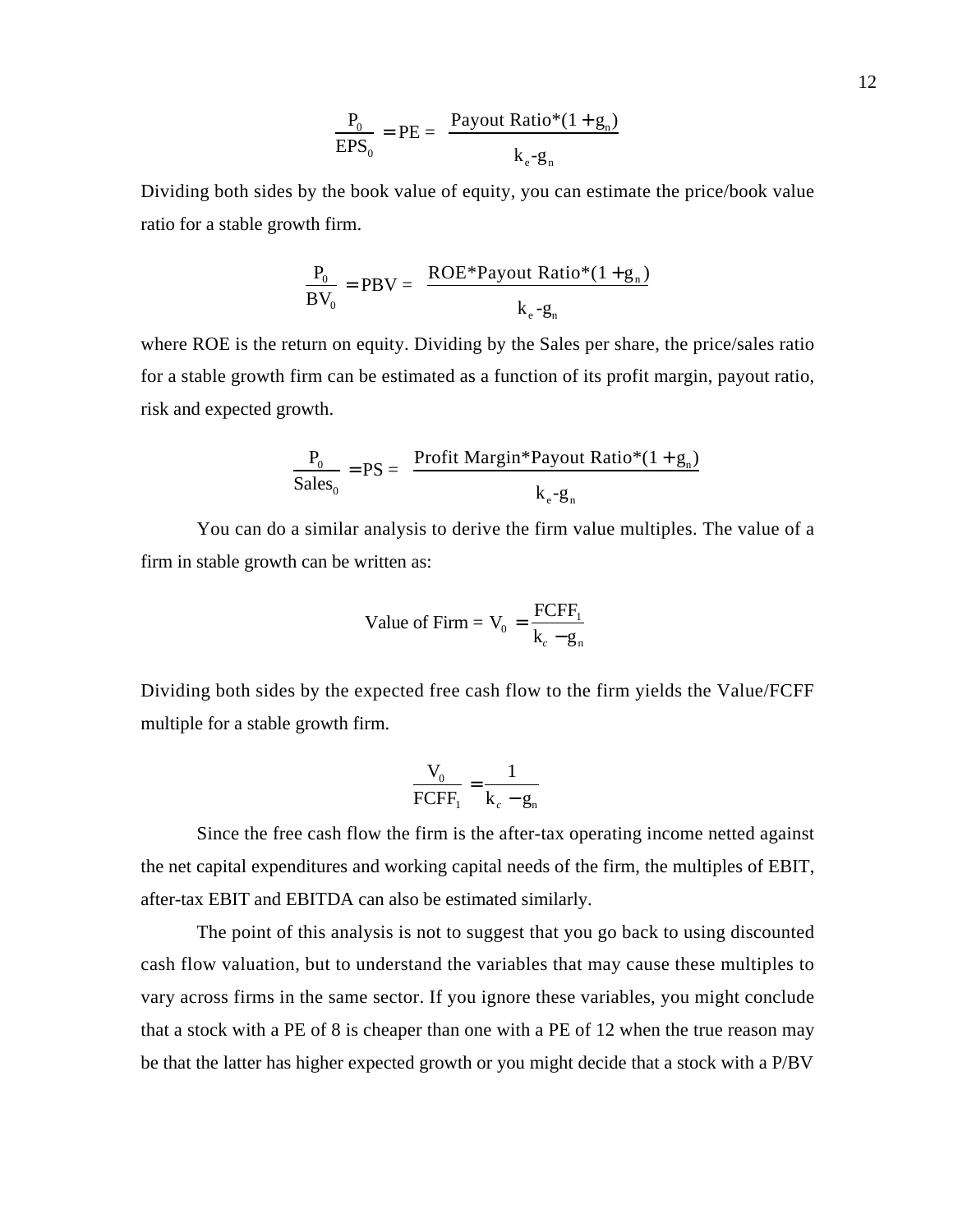ratio of 0.7 is cheaper than one with a P/BV ratio of 1.5 when the true reason may be that the latter has a much higher return on equity.

## *Relationship*

Knowing the fundamentals that determine a multiple is a useful first step, but understanding how the multiple changes as the fundamentals change is just as critical to using the multiple. To illustrate, knowing that higher growth firms have higher PE ratios is not a sufficient insight if you are called upon to analyze whether a firm with a growth rate that is twice as high as the average growth rate for the sector should have a PE ratio that is 1.5 times or 1.8 times or two times the average price earnings ratio for the sector. To make this judgment, you need to know how the PE ratio changes as the growth rate changes.

A surprisingly large number of analyses are based upon the assumption that there is a linear relationship between multiples and fundamentals. For instance, the PEG ratio, which is the ratio of the PE to the expected growth rate of a firm and widely used to analyze high growth firms, implicitly assumes that PE ratios and expected growth rates are linearly related.

One of the advantages of deriving the multiples from a discounted cash flow model, as was done in the last section, is that you can analyze the relationship between each fundamental variable and the multiple by keeping everything else constant and changing the value of that variable. When you do this, you will find that there are very few linear relationships in valuation.

## *Companion Variable*

While the variables that determine a multiple can be extracted from a discounted cash flow model and the relationship between each variable and the multiple can be developed by holding all else constant and asking what-if questions, there is one variable that dominates when it comes to explaining each multiple. This variable, which is called the companion variable, can usually be identified by looking at how multiples are different across firms in a sector or across the entire market. In the next two chapters, the companion variables for the most widely used multiples from the price earnings ratio to the value to sales multiples are identified and then used in analysis.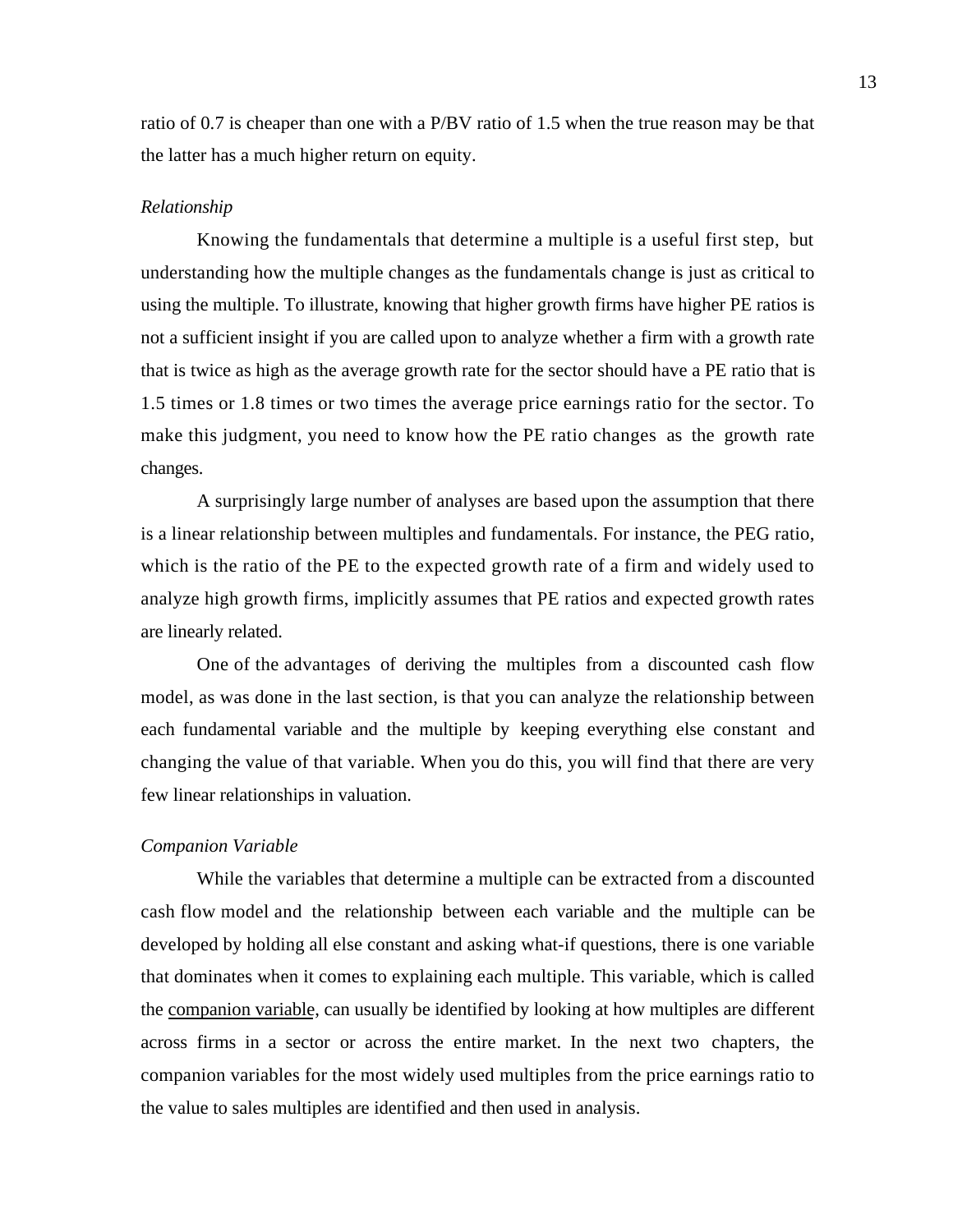## *D. Application Tests*

When multiples are used, they tend to be used in conjunction with comparable firms to determine the value of a firm or its equity. But what is a comparable firm? While the conventional practice is to look at firms within the same industry or business as comparable firms, this is not necessarily always the correct or the best way of identifying these firms. In addition, no matter how carefully you choose comparable firms, differences will remain between the firm you are valuing and the comparable firms. Figuring out how to control for these differences is a significant part of relative valuation.

### *What is a comparable firm?*

A comparable firm is one with cash flows, growth potential, and risk similar to the firm being valued. It would be ideal if you could value a firm by looking at how an exactly identical firm - in terms of risk, growth and cash flows - is priced. Nowhere in this definition is there a component that relates to the industry or sector to which a firm belongs. Thus, a telecommunications firm can be compared to a software firm, if the two are identical in terms of cash flows, growth and risk. In most analyses, however, analysts define comparable firms to be other firms in the firm's business or businesses. If there are enough firms in the industry to allow for it, this list is pruned further using other criteria; for instance, only firms of similar size may be considered. The implicit assumption being made here is that firms in the same sector have similar risk, growth, and cash flow profiles and therefore can be compared with much more legitimacy.

This approach becomes more difficult to apply when there are relatively few firms in a sector. In most markets outside the United States, the number of publicly traded firms in a particular sector, especially if it is defined narrowly, is small. It is also difficult to define firms in the same sector as comparable firms if differences in risk, growth and cash flow profiles across firms within a sector are large. Thus, there may be hundreds of computer software companies listed in the United States, but the differences across these firms are also large. The tradeoff is therefore a simple one. Defining an industry more broadly increases the number of comparable firms, but it also results in a more diverse group.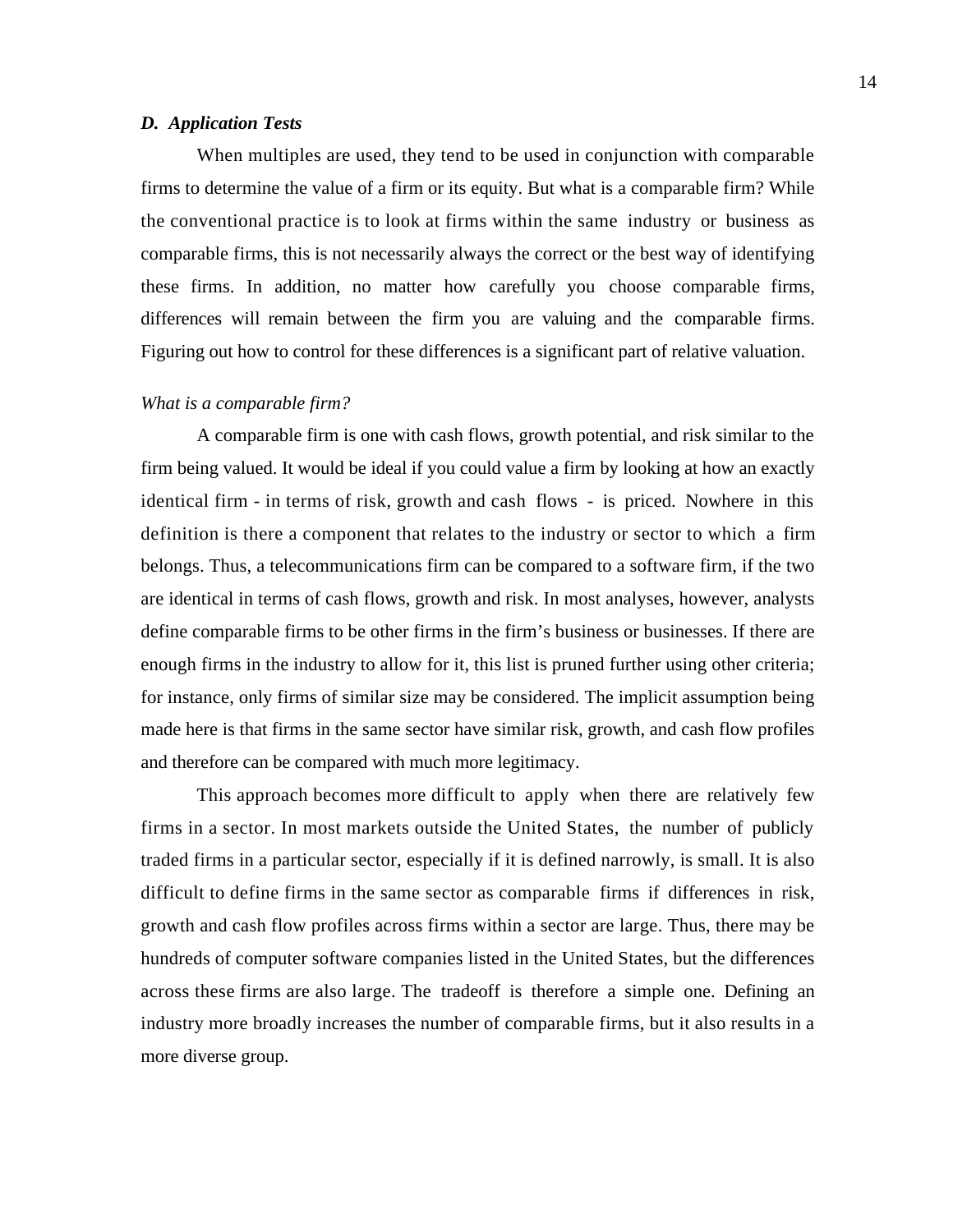There are alternatives to the conventional practice of defining comparable firms. One is to look for firms that are *similar in terms of valuation fundamentals*. For instance, to estimate the value of a firm with a beta of 1.2, an expected growth rate in earnings per share of 20% and a return on equity of  $40\frac{3}{3}$ , you would find other firms across the entire market with similar characteristics4. The other is *consider all firms in the market* as comparable firms and to control for differences on the fundamentals across these firms, using statistical techniques such as multiple regressions.

## *Controlling for Differences across Firms*

No matter how carefully you construct your list of comparable firms, you will end up with firms that are different from the firm you are valuing. The differences may be small on some variables and large on others and you will have to control for these differences in a relative valuation. There are three ways of controlling for these differences:

#### *1. Subjective Adjustments*

l

Relative valuation begins with two choices - the multiple used in the analysis and the group of firms that comprises the comparable firms. The multiple is calculated for each of the comparable firms and the average is computed. To evaluate an individual firm, you then compare the multiple it trades at to the average computed; if it is significantly different, you make a subjective judgment about whether the firm's individual characteristics (growth, risk or cash flows) may explain the difference. Thus, a firm may have a PE ratio of 22 in a sector where the average PE is only 15, but you may conclude that this difference can be justified because the firm has higher growth potential than the average firm in the industry. If, in your judgment, the difference on the multiple cannot be explained by the fundamentals, the firm will be viewed as over valued (if its multiple is higher than the average) or undervalued (if its multiple is lower than the average).

<sup>3</sup> The return on equity of 40% becomes a proxy for cash flow potential. With a 20% growth rate and a 40% return on equity, this firm will be able to return half of its earnings to its stockholders in the form of dividends or stock buybacks.

<sup>4</sup> Finding these firms manually may be tedious when your universe includes 10000 stocks. You could draw on statistical techniques such as cluster analysis to find similar firms.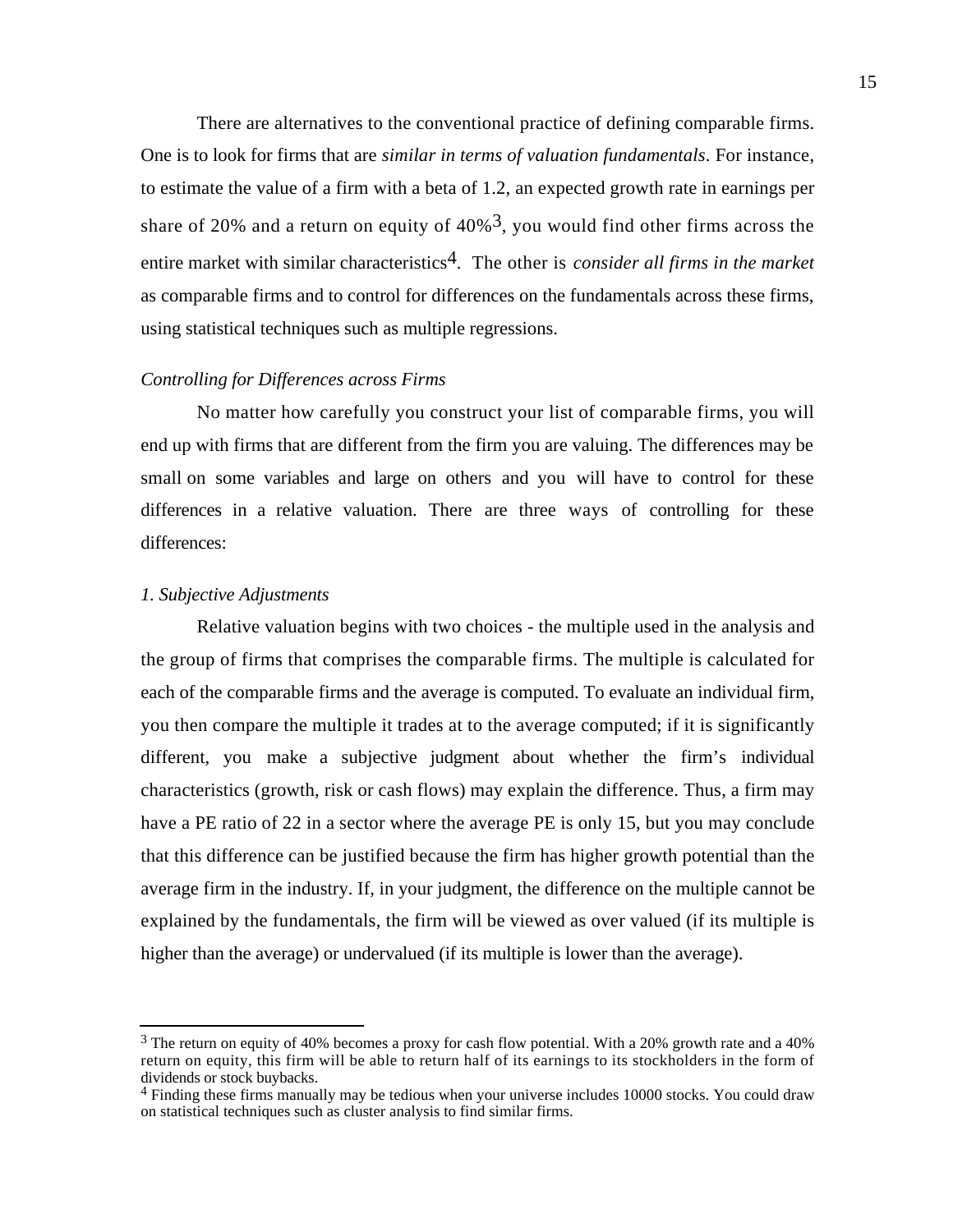## *2. Modified Multiples*

In this approach, you modify the multiple to take into account the most important variable determining it – the companion variable. Thus, the PE ratio is divided by the expected growth rate in EPS for a company to determine a growth-adjusted PE ratio or the PEG ratio. Similarly, the PBV ratio is divided by the ROE to find a Value Ratio and the price sales ratio is divided by the net margin. These modified ratios are then compared across companies in a sector. The implicit assumption you make is that these firms are comparable on all the other measures of value, other than the one being controlled for. In addition, you are assuming that the relationship between the multiples and fundamentals is linear.

# *Illustration 17.1: Comparing PE ratios and growth rates across firms: Beverage Companies*

The PE ratios and expected growth rates in EPS over the next 5 years, based on consensus estimates from analysts, for the firms that are categorized as beverage firms are summarized in Table 17.1.

|                         | Trailing | Expected | <b>Standard</b> |            |
|-------------------------|----------|----------|-----------------|------------|
| Company Name            | PE       | Growth   | Deviation       | <b>PEG</b> |
| Coca-Cola Bottling      | 29.18    | 9.50%    | 20.58%          | 3.07       |
| Molson Inc. Ltd. 'A'    | 43.65    | 15.50%   | 21.88%          | 2.82       |
| Anheuser-Busch          | 24.31    | 11.00%   | 22.92%          | 2.21       |
| Corby Distilleries Ltd. | 16.24    | 7.50%    | 23.66%          | 2.16       |
| Chalone Wine<br>Group   |          |          |                 |            |
| Ltd.                    | 21.76    | 14.00%   | 24.08%          | 1.55       |
| Andres Wines Ltd. 'A'   | 8.96     | 3.50%    | 24.70%          | 2.56       |
| Todhunter Int'l         | 8.94     | 3.00%    | 25.74%          | 2.98       |
| Brown-Forman 'B'        | 10.07    | 11.50%   | 29.43%          | 0.88       |
| Coors (Adolph) 'B'      | 23.02    | 10.00%   | 29.52%          | 2.30       |
| PepsiCo, Inc.           | 33.00    | 10.50%   | 31.35%          | 3.14       |

*Table 17.1: Beverage Companies*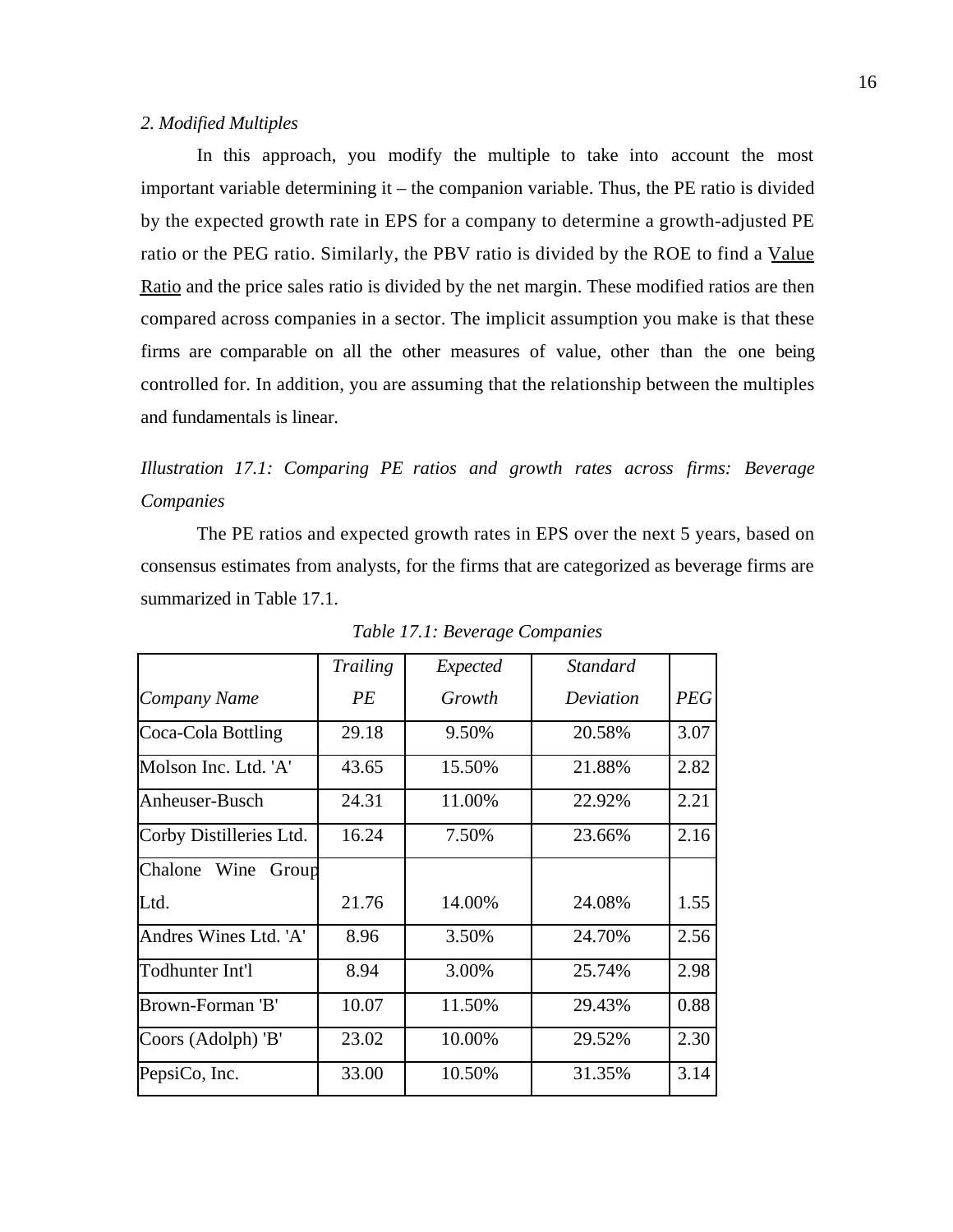| Coca-Cola             | 44.33 | 19.00% | 35.51% | 2.33 |
|-----------------------|-------|--------|--------|------|
| Boston Beer 'A'       | 10.59 | 17.13% | 39.58% | 0.62 |
| Whitman Corp.         | 25.19 | 11.50% | 44.26% | 2.19 |
| Mondavi (Robert) 'A'  | 16.47 | 14.00% | 45.84% | 1.18 |
| Coca-Cola Enterprises | 37.14 | 27.00% | 51.34% | 1.38 |
| Hansen Natural Corp   | 9.70  | 17.00% | 62.45% | 0.57 |
| Average               | 22.66 | 12.60% | 33.30% | 2.00 |

Source: Value Line

Is Andres Wine under valued on a relative basis? A simple view of multiples would lead you to conclude this because its PE ratio of 8.96 is significantly lower than the average for the industry.

In making this comparison, we are assuming that Andres Wine has growth and risk characteristics similar to the average for the sector. One way of bringing growth into the comparison is to compute the PEG ratio, which is reported in the last column. Based on the average PEG ratio of 2.00 for the sector and the estimated growth rate for Andres Wine, you obtain the following value for the PE ratio for Andres.

PE Ratio = 2.00 \* 3.50% = 7.00

Based upon this adjusted PE, Andres Wine looks overvalued even though it has a low PE ratio. While this may seem like an easy adjustment to resolve the problem of differences across firms, the conclusion holds only if these firms are of equivalent risk. Implicitly, this approach assumes a linear relationship between growth rates and PE.

## *3. Sector Regressions*

When firms differ on more than one variable, it becomes difficult to modify the multiples to account for the differences across firms. You can run regressions of the multiples against the variables and then use these regressions to find predicted values for each firm. This approach works reasonably well when the number of comparable firms is large and the relationship between the multiple and the variables is stable. When these conditions do not hold, a few outliers can cause the coefficients to change dramatically and make the predictions much less reliable.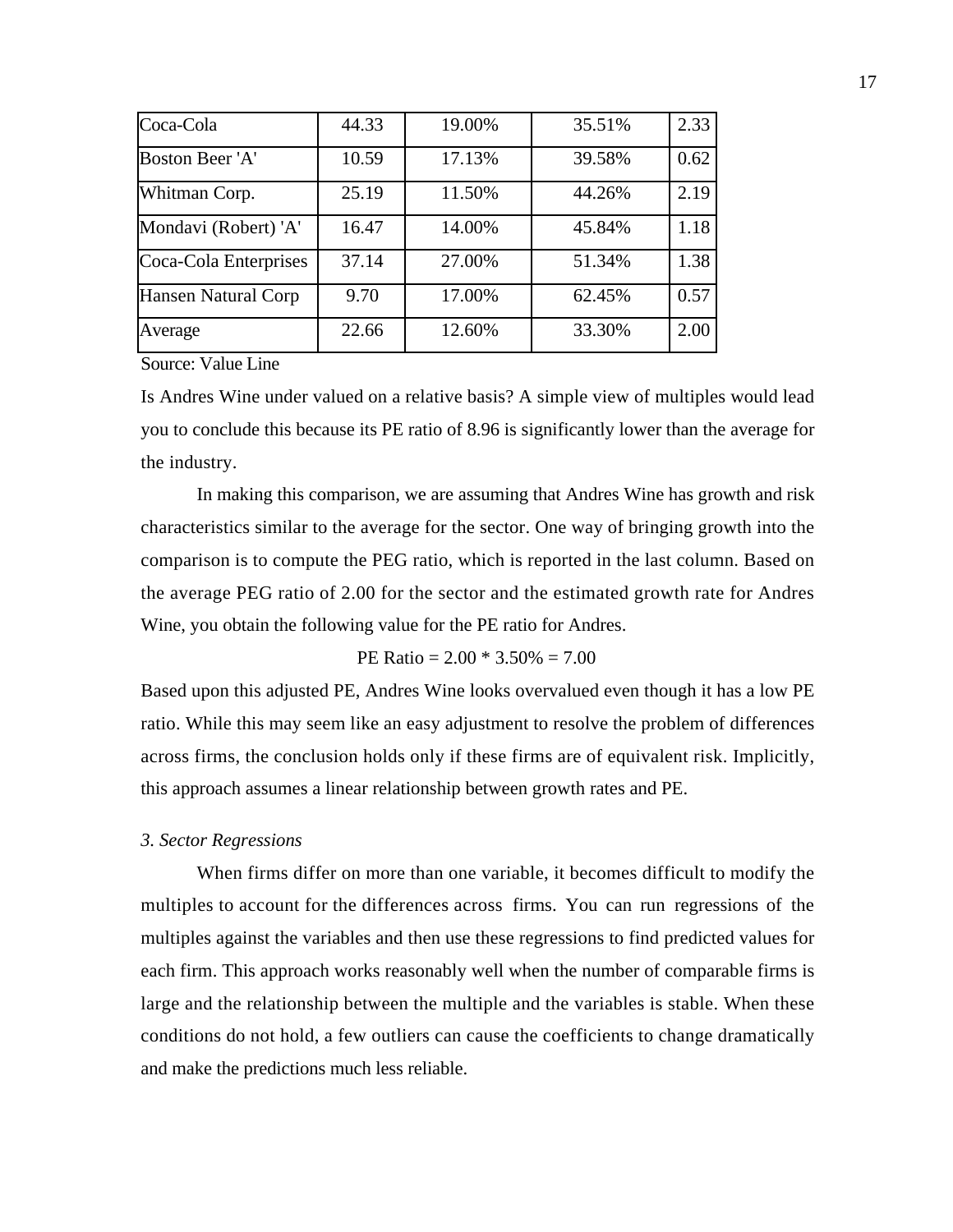## *Illustration 17.2: Revisiting the Beverage Sector: Sector Regression*

The price earnings ratio is a function of the expected growth rate, risk and the payout ratio. None of the firms in the beverage sector pay significant dividends but they differ in terms of risk and growth. Table 17.2 summarizes the price earnings ratios, betas and expected growth rates for the firms on the list.

|                         | Trailing | Expected | <b>Standard</b> |
|-------------------------|----------|----------|-----------------|
| Company Name            | PE       | Growth   | Deviation       |
| Coca-Cola Bottling      | 29.18    | 9.50%    | 20.58%          |
| Molson Inc. Ltd. 'A'    | 43.65    | 15.50%   | 21.88%          |
| Anheuser-Busch          | 24.31    | 11.00%   | 22.92%          |
| Corby Distilleries Ltd. | 16.24    | 7.50%    | 23.66%          |
| Chalone Wine<br>Group   |          |          |                 |
| Ltd.                    | 21.76    | 14.00%   | 24.08%          |
| Andres Wines Ltd. 'A'   | 8.96     | 3.50%    | 24.70%          |
| Todhunter Int'l         | 8.94     | 3.00%    | 25.74%          |
| Brown-Forman 'B'        | 10.07    | 11.50%   | 29.43%          |
| Coors (Adolph) 'B'      | 23.02    | 10.00%   | 29.52%          |
| PepsiCo, Inc.           | 33.00    | 10.50%   | 31.35%          |
| Coca-Cola               | 44.33    | 19.00%   | 35.51%          |
| Boston Beer 'A'         | 10.59    | 17.13%   | 39.58%          |
| Whitman Corp.           | 25.19    | 11.50%   | 44.26%          |
| Mondavi (Robert) 'A'    | 16.47    | 14.00%   | 45.84%          |
| Coca-Cola Enterprises   | 37.14    | 27.00%   | 51.34%          |
| Hansen Natural Corp     | 9.70     | 17.00%   | 62.45%          |
|                         |          |          |                 |

*Table 17.2: Beverage Firms: PE, Growth and Risk*

Source: Value Line Database

Since these firms differ on both risk and expected growth, a regression of PE ratios on both variables is presented.

 $PE = 20.87 - 63.98$  Standard deviation + 183.24 Expected Growth  $x^2 = 51\%$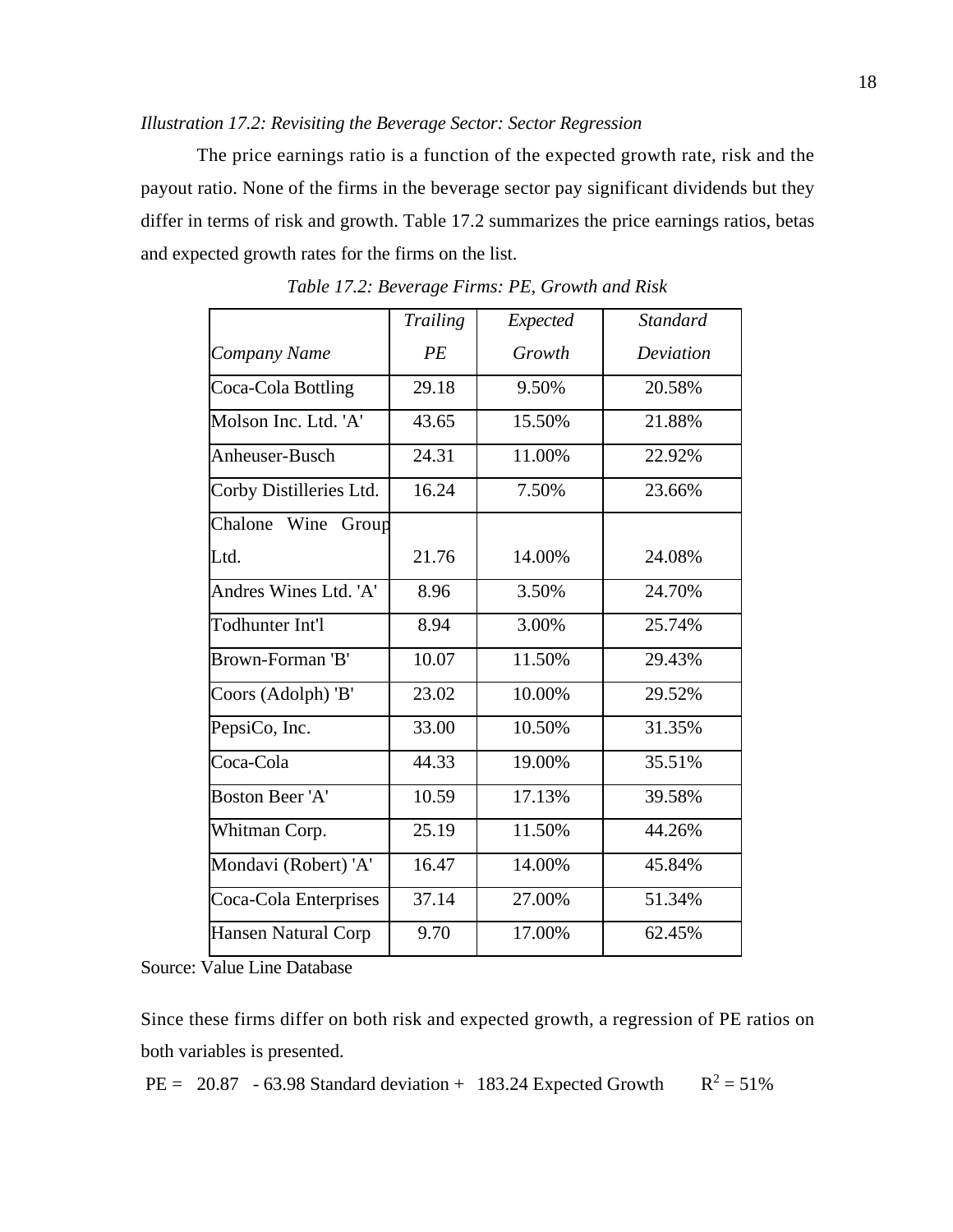$(3.01)$   $(2.63)$   $(3.66)$ 

The numbers in brackets are t-statistics and suggest that the relationships between PE ratios and both variables in the regression are statistically significant. The R-squared indicates the percentage of the differences in PE ratios that is explained by the independent variables. Finally, the regression<sup>5</sup> itself can be used to get predicted PE ratios for the companies in the list. Thus, the predicted PE ratio for Coca Cola, based upon its standard deviation of 35.51% and the expected growth rate of 19%, would be:

Predicted PE<sub>Cisco</sub> = 20.87 - 63.98 (0.3551) + 183.24 (0.19) = 32.97 Since the actual PE ratio for Coca Cola was 44.33, this would suggest that the stock is overvalued, given how the rest of the sector is priced.

If you are uncomfortable with the assumption that the relationship between PE and growth is linear, which is what we have implicitly assumed in the regression above, you could either run non-linear regressions or modify the variables in the regression to make the relationship more linear. For instance, using the ln(growth rate) instead of the growth rate in the regression above yields much better behaved residuals.

## *4. Market Regression*

l

Searching for comparable firms within the sector in which a firm operates is fairly restrictive, especially when there are relatively few firms in the sector or when a firm operates in more than one sector. Since the definition of a comparable firm is not one that is in the same business but one that has the same growth, risk and cash flow characteristics as the firm being analyzed, you need not restrict your choice of comparable firms to those in the same industry. The regression introduced in the previous section controls for differences on those variables that you believe cause multiples to vary across firms. Based upon the variables that determine each multiple, you should be able to regress PE, PBV and PS ratios against the variables that should affect them:

Price Earnings = f (Growth, Payout ratios, Risk)

Price to Book Value = f (Growth, Payout ratios, Risk, ROE)

<sup>&</sup>lt;sup>5</sup> Both approaches described above assume that the relationship between a multiple and the variables driving value are linear. Since this is not always true, you might have to run non-linear versions of these regressions.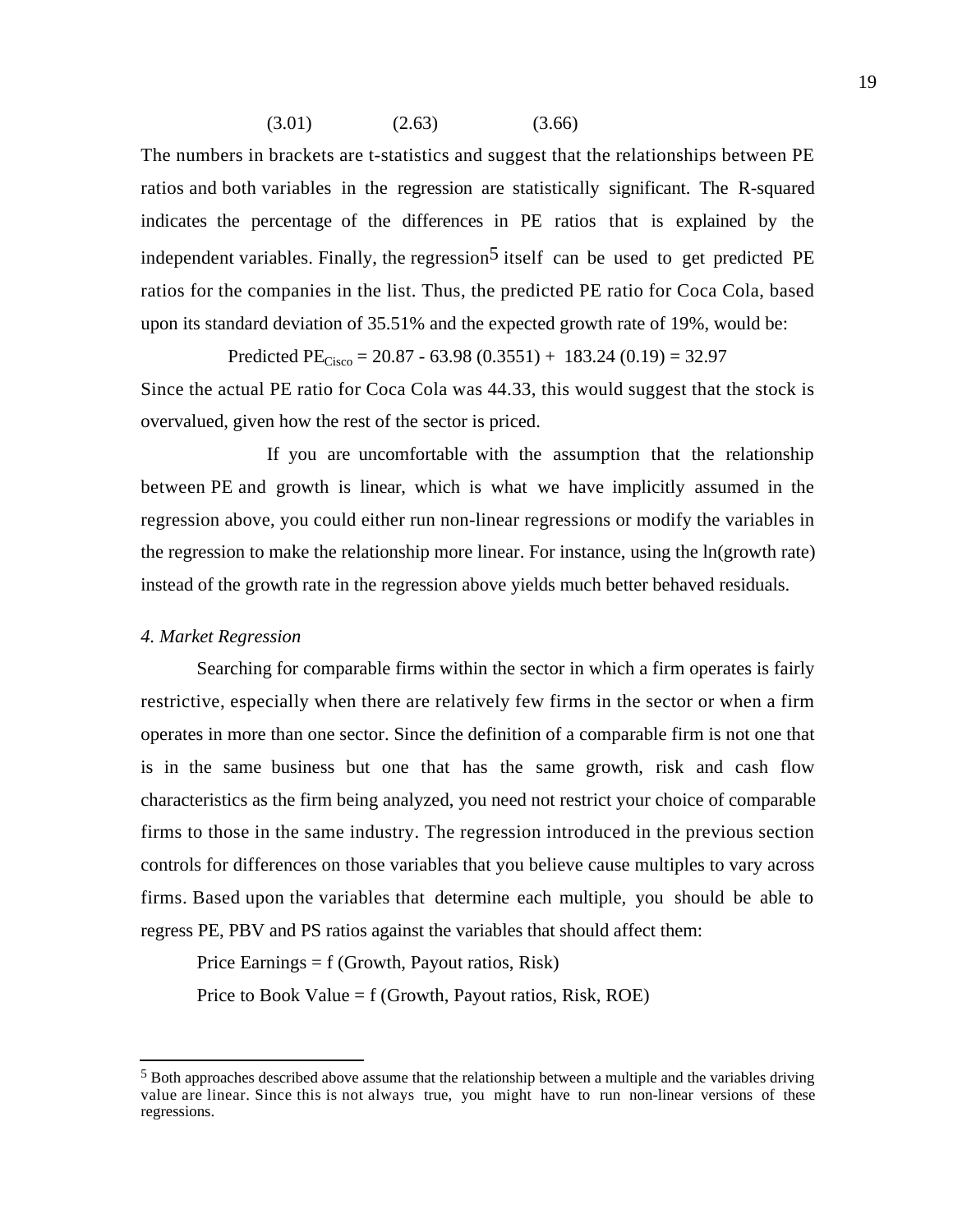Price to Sales  $= f$  (Growth, Payout ratios, Risk, Margin)

It is, however, possible that the proxies that you use for risk (beta), growth (expected growth rate), and cash flow (payout) may be imperfect and that the relationship may not be linear. To deal with these limitations, you can add more variables to the regression e.g., the size of the firm may operate as a good proxy for risk - and use transformations of the variables to allow for non-linear relationships.

The first advantage of this approach over the "subjective" comparison across firms in the same sector, described in the previous section, is that it does quantify, based upon actual market data, the degree to which higher growth or risk should affect the multiples. It is true that these estimates can be noisy, but noise is a reflection of the reality that many analysts choose not to face when they make subjective judgments. Second, by looking at all firms in the market, this approach allows you to make more meaningful comparisons of firms that operate in industries with relatively few firms. Third, it allows you to examine whether all firms in an industry are under- or overvalued, by estimating their values relative to other firms in the market.

## **Reconciling Relative and Discounted Cash Flow Valuations**

The two approaches to valuation – discounted cash flow valuation and relative valuation – will generally yield different estimates of value for the same firm. Furthermore, even within relative valuation, you can arrive at different estimates of value depending upon which multiple you use and what firms you based the relative valuation on.

The differences in value between discounted cash flow valuation and relative valuation come from different views of market efficiency, or put more precisely, market inefficiency. In discounted cash flow valuation, you assume that markets make mistakes, that they correct these mistakes over time, and that these mistakes can often occur across entire sectors or even the entire market. In relative valuation, you assume that while markets make mistakes on individual stocks, they are correct on average. In other words, when you value InfoSoft relative to other small software companies, you are assuming that the market has priced these companies correctly, on average, even though it might have made mistakes in the pricing of each of them individually. Thus, a stock may be over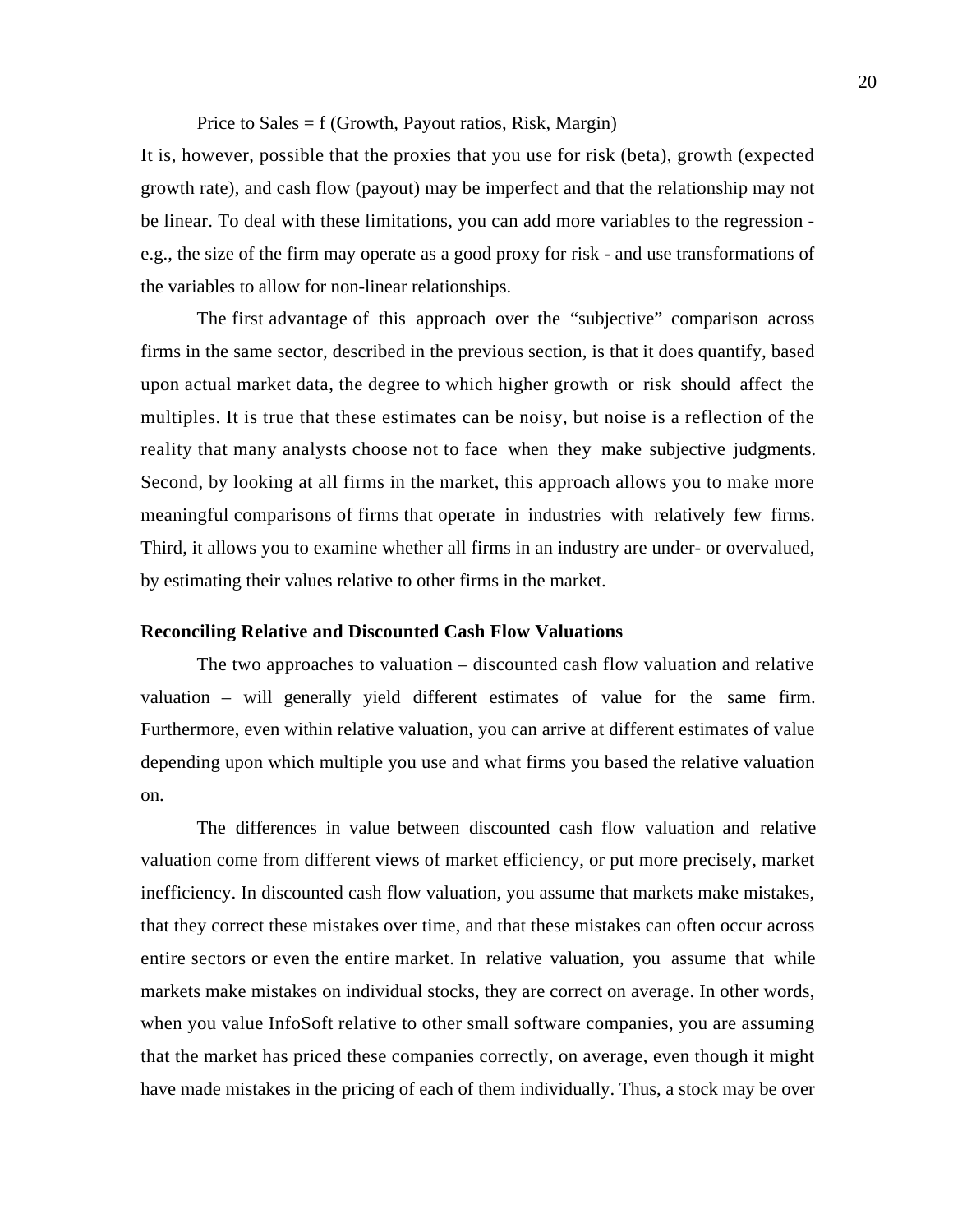valued on a discounted cash flow basis but under valued on a relative basis, if the firms used in the relative valuation are all overpriced by the market. The reverse would occur, if an entire sector or market were underpriced.

## **Summary**

In relative valuation, you estimate the value of an asset by looking at how similar assets are priced. To make this comparison, you begin by converting prices into multiples – standardizing prices – and then comparing these multiples across firms that you define as comparable. Prices can be standardized based upon earnings, book value, revenue or sector-specific variables.

While the allure of multiples remains their simplicity, there are four steps in using them soundly. First, you have to define the multiple consistently and measure it uniformly across the firms being compared. Second, you need to have a sense of how the multiple varies across firms in the market. In other words, you need to know what a high value, a low value and a typical value are for the multiple in question. Third, you need to identify the fundamental variables that determine each multiple and how changes in these fundamentals affect the value of the multiple. Finally, you need to find truly comparable firms and adjust for differences between the firms on fundamental characteristics.